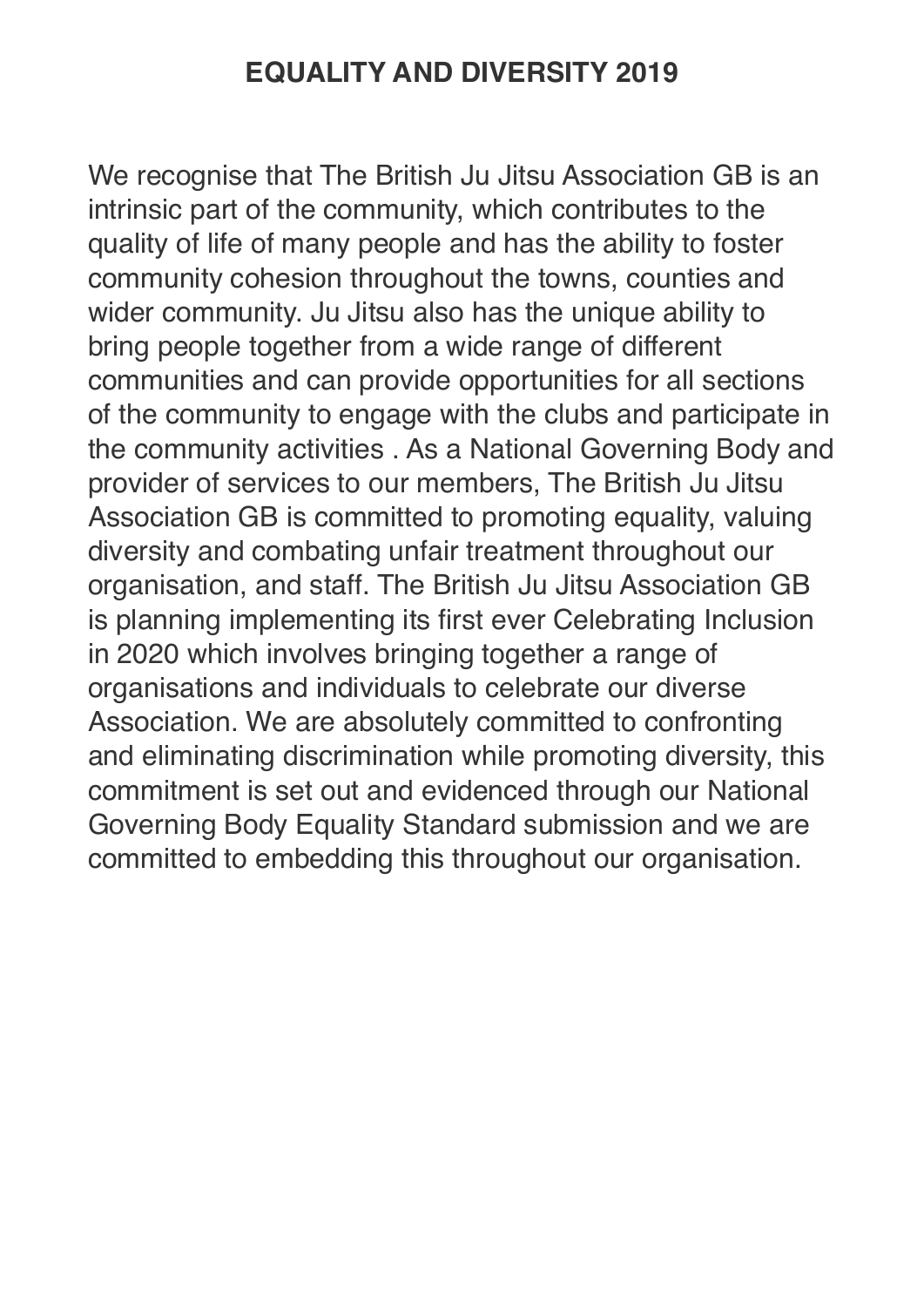### **Equality statement**

The BJJAGB endorses the principle of equality and will strive to ensure that everyone who wishes to be involved in the Association whether as competitors, training members, clubs, associations and Board members, participants in outreach programmes and other people engaged with the Associations activities\* Has a genuine and equal opportunity to participate to the full extent of their own ambitions and abilities, without regard to their age, disability, gender reassignment, marital or civil partnership status, pregnancy or maternity, race, religion and belief, sex or sexual orientation; and

\* Can be assured of an environment in which their rights, dignity and individual worth are respected, and in particular that they are able to enjoy their engagement at the club without the threat of intimidation, victimisation, harassment, bullying and abuse.

#### **Legal Obligations.**

The BJJAGB is committed to avoiding and eliminating unfair discrimination of any kind in the Association, and will under no circumstances condone unlawful discriminatory practices. The organisation takes a zero-tolerance approach to harassment, victimisation or bullying.

#### **Positive Action.**

As well as complying with legislation, all clubs should be promoting equality by taking positive steps to counteract the effects of physical or cultural barriers – whether real or perceived – that restrict the opportunity for all sections of the community to participate equally and fully.

The British Ju Jitsu Association GB will therefore seek to institute, support or contribute to appropriate measures or initiatives that enable access to our clubs, as well as require participation in associated activities by people from any group that is underrepresented in the clubs or has difficulty accessing it.

#### **Implementation**

The following steps will be taken to publicise this policy and promote equality in The British Ju Jitsu Association GB: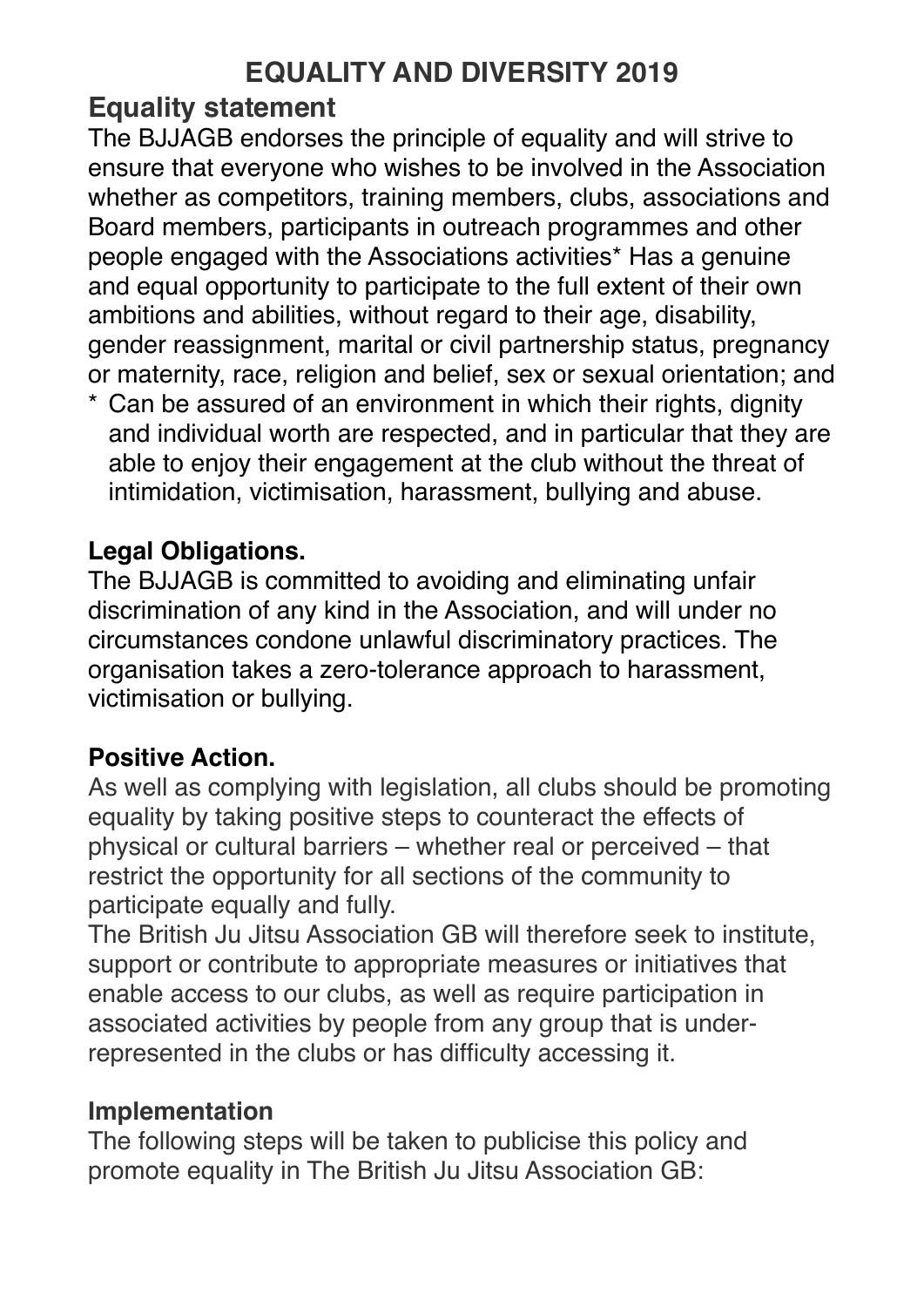# **EQUALITY AND DIVERSITY 2019**

- A copy of this document will be published on the The British Ju Jitsu Association GB website
- The BJJAGB Board will take overall accountability for ensuring that the policy is observed
- The Board will take full account of the policy in arriving at all decisions in relation to activities of The British Ju Jitsu Association GB
- The British Ju Jitsu Association GB will implement regular audits, surveys or other initiatives designed to assess the level of participation of different sections of the community in the club and will take account of the findings in developing measures to promote and enhance equality in the club.
- The British Ju Jitsu Association GB will provide access to a rolling programme of training (for example, online, face-toface, briefings) for all of its members, staff, Board members, participants in outreach programmes and other people engaged with the Associations activities to raise awareness of both collective and individual responsibilities.

#### **Responsibility, Monitoring and Evaluation**

The Board will be accountable for ensuring the implementation of this policy. The CEO or equivalent will be responsible for the dayto-day implementation of equality in the Association.

The CEO will review all British Ju Jitsu Association activities and initiatives against the aims of the policy and should report formally on this issue to the Board annually.

The CEO will review any measures or initiatives that the BJJAGB may institute or take part in to promote and enhance equality in the Association, and will report their findings annually to the Board. The Board itself will review the policy at intervals of no more than three years, (or when necessary due to changes in legislation) in line with the BJJAGB's policy review process.

#### **Complains and Compliance**

The British Ju Jitsu Association GB considers all forms of discriminatory behaviour, including (but not limited to) behaviour described in the Appendix as unacceptable, and is concerned with ensuring individuals feel able to raise any bona fide grievance or